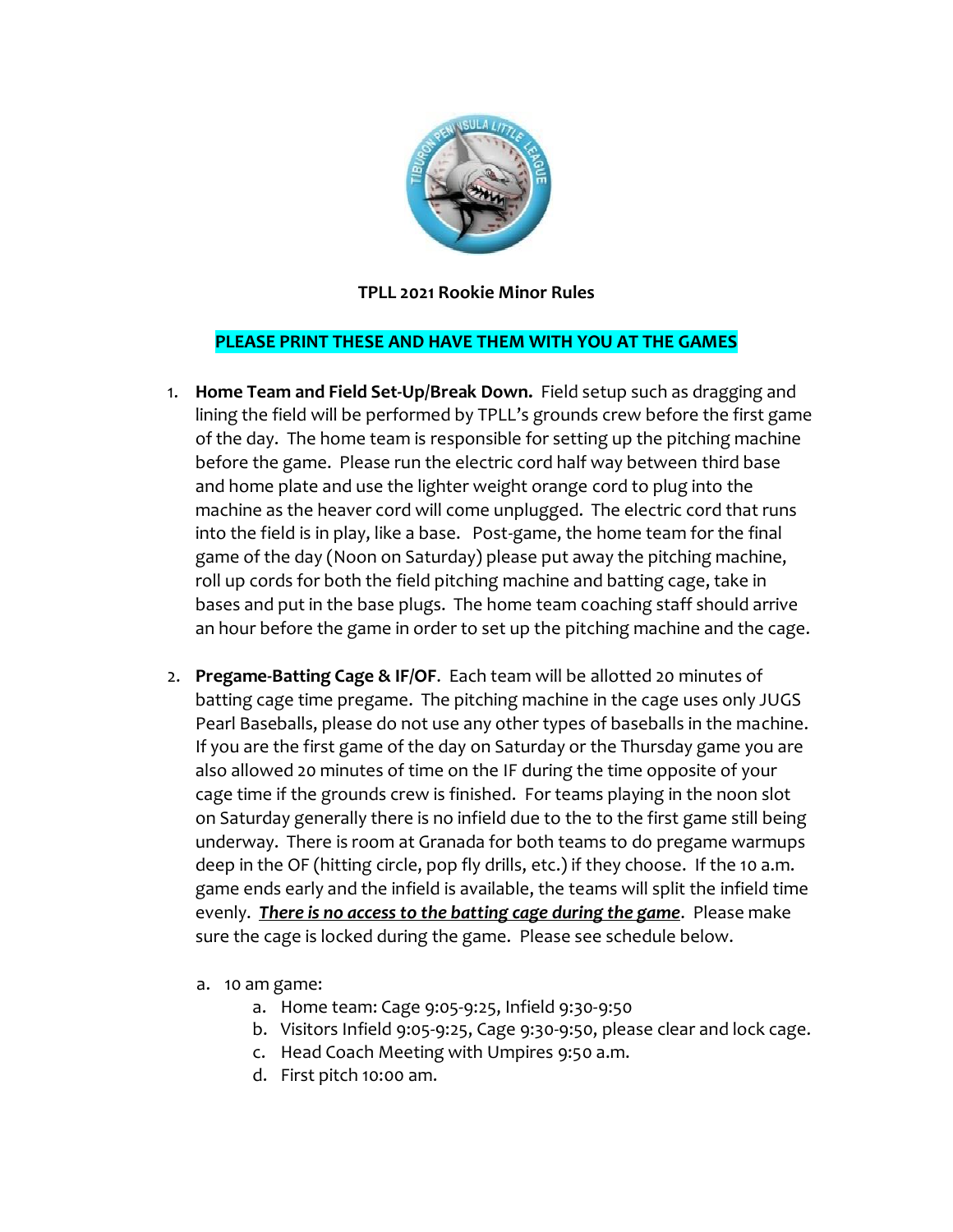- b. Noon game: (generally no Infield for either team due to first game in progress/field prep)
	- a. Home team: Cage 11:05-11:25
	- b. Visiting team: Cage 11:30-11:50, clear and lock cage.
	- c. Head Coach Meeting with Umpires 11:50 a.m.
	- d. First pitch Noon.
- c. 5 pm game:
	- a. Home team: Cage 4:05-4:25, Infield 4:30-4:50
	- b. Visiting team: Infield 4:05-4:25, Cage 4:30-4:50, clear and lock cage.
	- c. Head Coach Meeting with Umpires 4:50 p.m.
	- d. First pitch 5 p.m.
- 3. **Clean up**. Both teams are responsible for cleanup of the field, dugouts and respective fan stands. Our continued access and use of all fields is contingent on our ability to maintain a good relationship with RUSD. The one constant complaint from RUSD is trash being left in the stands, dugout area, on top of the trash can and on the field. Please use the trash bags in the shed to collect garbage and place it in the dumpster at Granada (the key to access the dumpster is located in the equipment shed) or take it with you. *Please do not overstuff the garbage can behind the backstop*.
- 4. **Dugouts.** The home team is in the 1st base dugout area. *No dugouts will be used during the 2021 season*. Please have your team set up down the line from the dugouts and place cones so the kids are properly spaced. The home team also supplies the JUGS Pearl game balls. New or lightly used Pearl baseballs are to be used for games, it's recommended that 20-24 balls are provided to the umpire to keep the game moving. To speed up the game, a coach for the defensive team should be positioned near the backstop with a bucket to collect pitched balls for the umpire.
- 5. **Pitching Machine.** The pitching machine is to be placed in the area where a pitcher would step to complete a pitch, about 12 inches in front of the rubber. The pitch speed is set at 35 mph and it's recommended to keep the ball low in the strike zone. *At any time during an inning* a coach can request that the umpire (with assistance from a coach, if the umpire agrees) adjust the pitching machine up/down and left/right so that pitches cross the plate at an appropriate level for the batters. Only JUGS Pearl Baseballs can be used in the pitching machine. Please make sure that no other brands of baseballs are used. The home team supplies the JUGS Pearl Baseballs for games, usually 20- 24.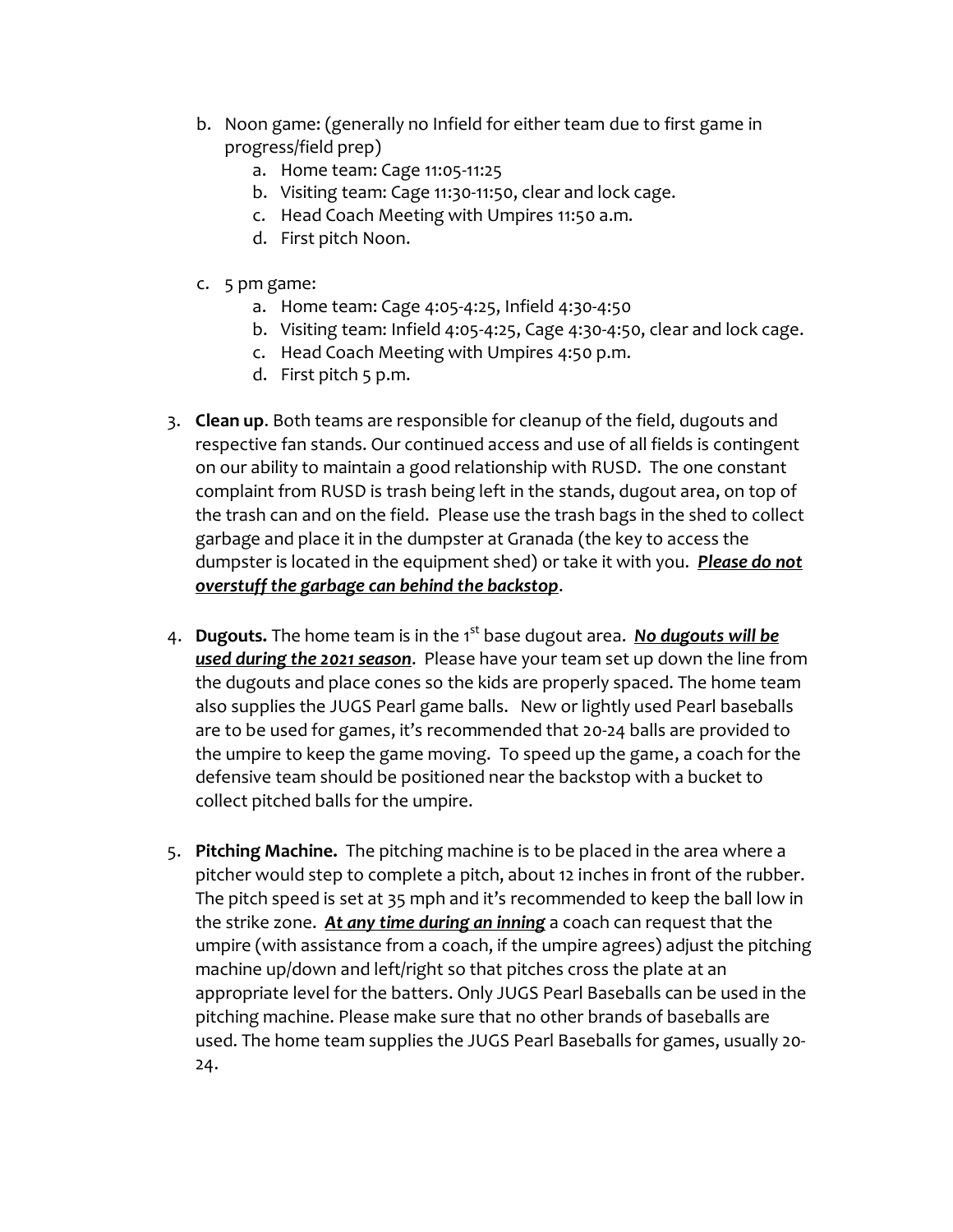- 6. **Pitcher.** The umpire is the "pitcher." He will feed the pitching machine and keep track of the pitch count per batter, which is limited to 7 pitches. The pitcher is responsible for fielding any throws from the defensive team to him on or near the mound that would result in the desired stopping of a play, as described in Rule 12 below. The pitcher/umpire does not make any defensive plays to record outs for either team.
- 7. **Batted Balls Hitting Pitching Machine.** A batted ball that hits the pitching machine, or any piece of equipment the umpire is using near the machine (bucket, ball caddy, etc.) is immediately ruled a dead ball, with the batter being credited with a single and each runner awarded one base.
- 8. **Walks/Strikeouts and Pitch Limit.** There are no walks and no called strikes. A player only gets a strike if he swings and misses, or fouls the ball, there are no called strikes on a take. Otherwise, usual baseball rules apply, three strikes are an out, foul balls do not count for strike three unless caught by the catcher. There is a 7 pitch per player, per at bat limit. If a player fails to put a ball in play within 7 pitches, it is recorded as a strike out on Game Changer, and the next batter comes to the plate. Before the  $7<sup>th</sup>$  pitch is delivered the umpire will call out 'last pitch.' The exceptions to the 7-pitch limit are:
	- a. If the machine throws an unhittable pitch at any time in the at bat (ball in the dirt before home plate, over the batter's head) the umpire may rule 'no pitch' and it does not count as one of the 7 pitches. The call of 'no pitch' can only be made by the umpire "pitcher" feeding the machine, not the coaches.
	- b. If the pitching machine is out of alignment, not consistently throwing strikes on multiple pitches the umpire shall suspend play and align the machine. Coaches are allowed to assist with adjusting the machine. If this occurs during the middle of an at-bat, the batter resumes the atbat with the same strike-count and pitch-count that existed before play was suspended.
	- c. If the batter fouls off the 7th pitch the at bat may continue until a ball is put in play, the batter swings and misses, or a hittable pitch (ruled by the umpire) is taken by the batter in which case the batter is out via strike out in Game Changer.
- 9. **Lineups.** All players on the team in attendance must be included on the batting lineup and bat regardless of whether or not they are playing the field. For example, if a team has 10 players with 9 playing in the field and 1 on the bench in an inning, all 10 players must be in the batting order all game. The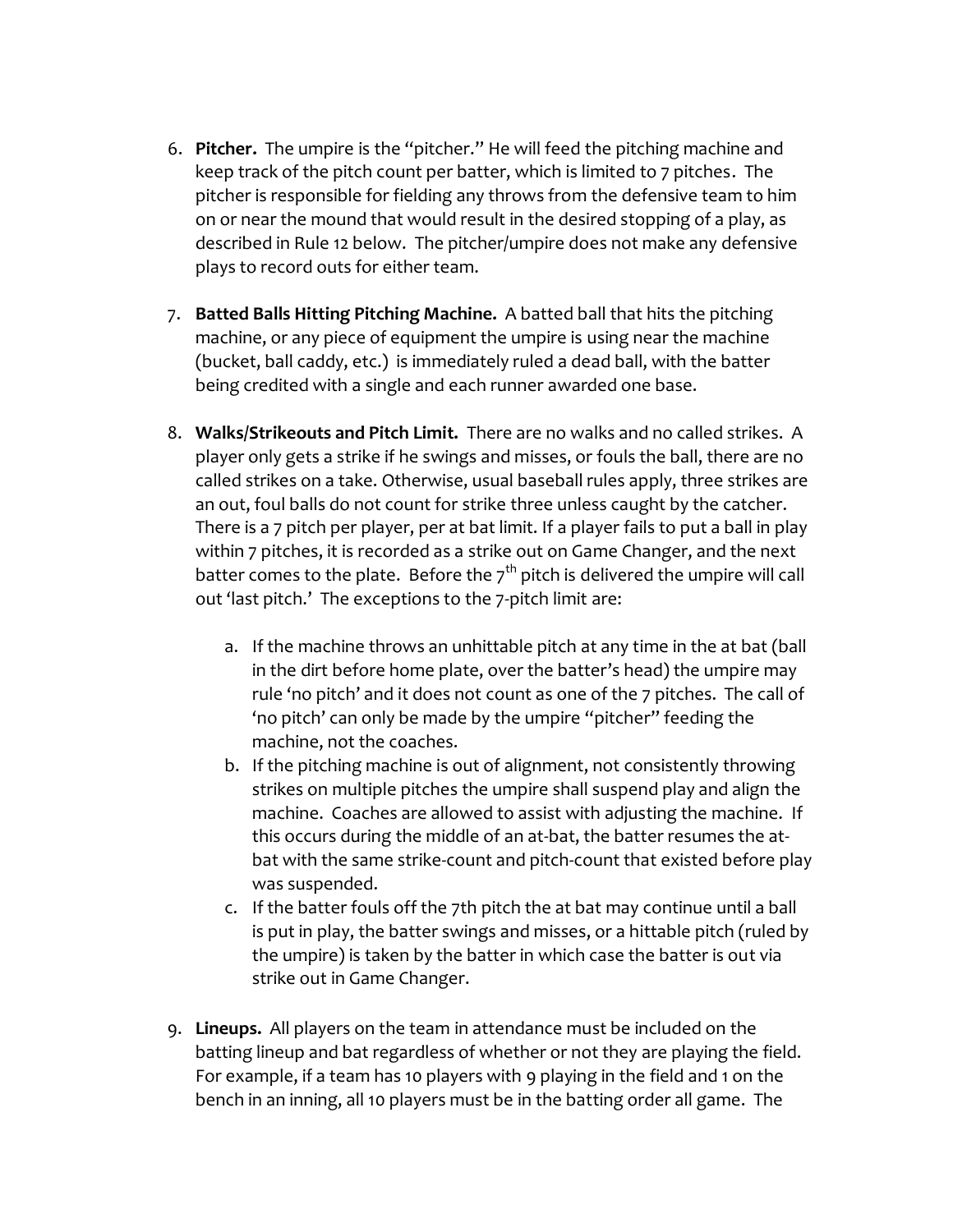batting order may not be changed during the game except for injury. If a player is injured, he is removed from the line-up at no penalty. That player may re-enter the game if he feels better, and at the coach's discretion, and be reinserted into his same spot in the batting order. *A player that arrives after the first pitch must be added to the last spot in the lineup.*

- 10. **Batting Limitation.** A team is limited to batting through the batting order *once per inning*. No team may send a player to the plate more than once in an inning, even if three outs have not been made. A team may bat entirely through the order to the last batter of the inning in the event that three outs do not occur sooner (and subject to the five-run limitation in Rule 11 below). This rule applies whether or not the teams have an equal number of players. For example, this season if the Astros have 8 players in attendance, and therefore in the batting line-up, and the Padres have 10 players, the last batter for the Astros will be the 8th batter in the inning and the last batter for the Padres will be the 10<sup>th</sup> batter in the inning unless three outs are made (or five runs scored) before the last batter. This means when the Astros, with 8 players, bat in the top of the  $6<sup>th</sup>$  inning the maximum number of runs they can score is 8 (no outs recorded by the Padres and the last Astros batter hits a home run). While the Padres can score a maximum of 10 runs due to them having 10 players available (again, no outs recorded by the Astros and the final Padre batter hits a home run).
	- a. With the last batter, the play ends when any of the conditions in Rule 12 occurs. If play is stopped as a result of the pitcher/umpire having possession of the ball or being thrown a catchable ball (i.e., the play ends under Rule 12(d) or (e)), then a runner who has advanced at least halfway to home at the time the pitcher gains possession will score (unless five runs have already scored that inning).
	- b. The head coach of the team at bat *must notify the pitcher/umpire*, who will then announce, that the current batter is the last batter of the inning. If the head coach of the team at bat fails to be recognized by the pitcher/umpire for last batter status, one of two things will occur. If the batter makes an out, the play stands and the inning is over. In that case, no runs may score, regardless of a baseball play happening where a run would normally score (example, if the runner crosses home plate before the third out is made on a non-force play.) If the batter gets a hit of any kind, the ball is immediately dead, the inning is over and he is credited only with a single. The only run that may score in on this play is if the bases are loaded the runner on third is awarded home. In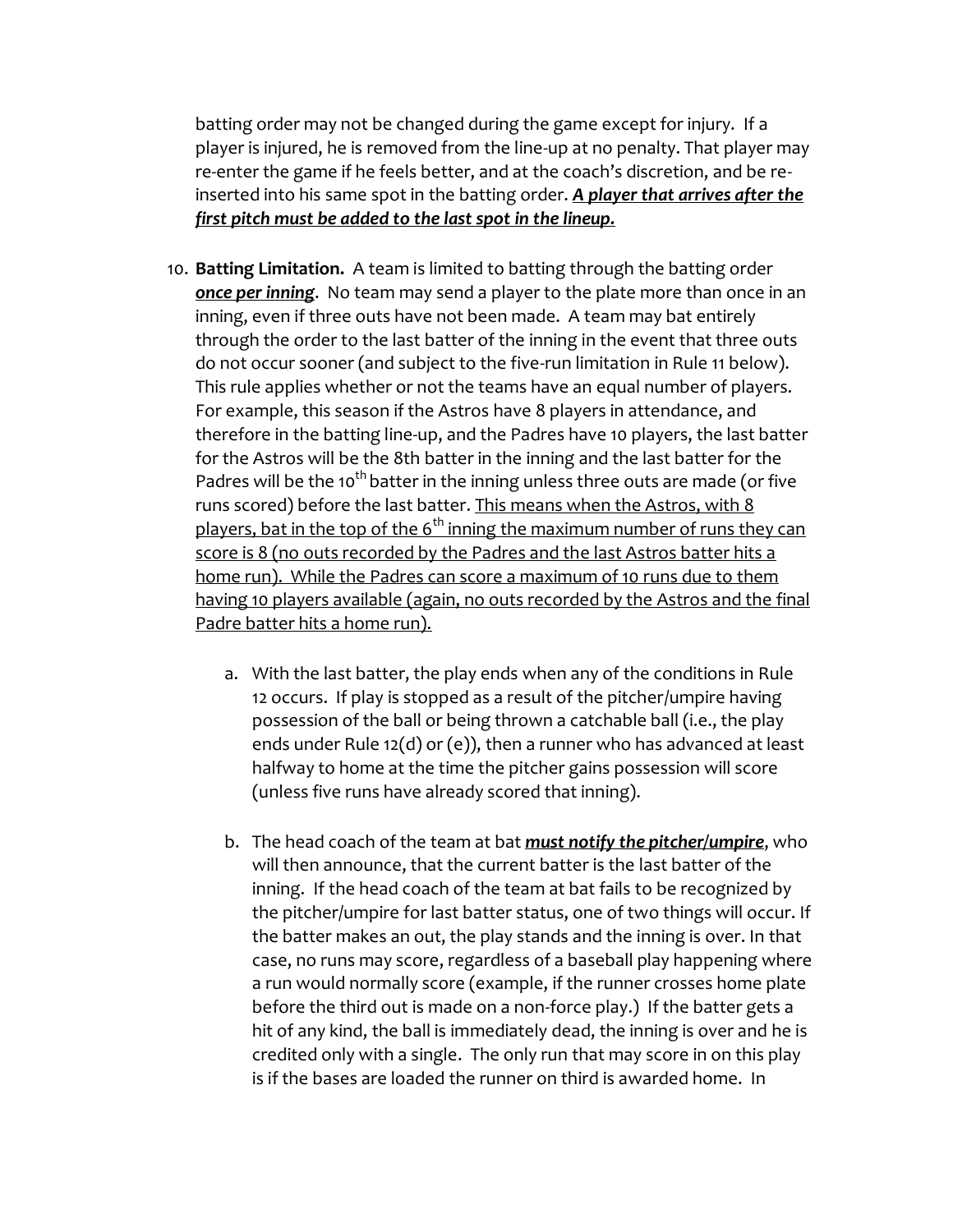other words, even if the undeclared last batter hits a grand slam, only one run will count.

11. **Five Run Rule.** No team may score more than five runs in an inning *except the 6 th inning (and in extra innings during the playoffs).* This does not apply to the 'last inning played' in the event the 90-minute game limit will prevent a  $6<sup>th</sup>$ inning from being played (*i.e*., in innings 1-5 there is always a five-run limit even if that inning turns out to be the final one played). When a team scores its fifth run in an inning, the inning is immediately over (even if more runs would have scored on a play, only the first five runs will count each inning). However, the five-run rule does not apply in the  $6<sup>th</sup>$  inning (all other innings have the five-run limit with no exceptions). In the  $6<sup>th</sup>$  inning, teams may score as many runs as they have batters, or until the third out is recorded.

## 12. **Play Ends.** Every play ends when:

- a. a third out is made
- b. no further play is possible
- c. any defensive player has secure possession of the ball and is standing on home plate
- d. the umpire "pitcher" has possession of the ball near the pitching mound
- e. even if the umpire "pitcher" does not catch the ball thrown to him, the play ends when the fielding team throws the ball to the pitcher to stop the play if the umpire at pitcher position determines that it was a catchable ball. The umpire "pitcher" will make every reasonable effort to field a throw to them from the fielding team. If for any reason the pitcher is distracted when the ball is thrown to them the play is dead if the umpire determines the throw was catchable (for example, it hits the pitcher's glove or the throw crosses the plane of the pitcher's mound). In other words, the ability or inability of the pitcher to make a catch will have no bearing on the game.
	- i. If the throw is intended for the pitcher and is offline but still deemed catchable (as determined in the judgment of the umpire "pitcher"), then the play is still dead when it crosses the area of the mound.
	- ii. If the throw is intended for the pitcher and is not catchable (as determined in the judgment of the umpire), then the overthrow rule applies as long as it's the first overthrow of the play and the batted ball has remained in the infield. (See section 17 below.)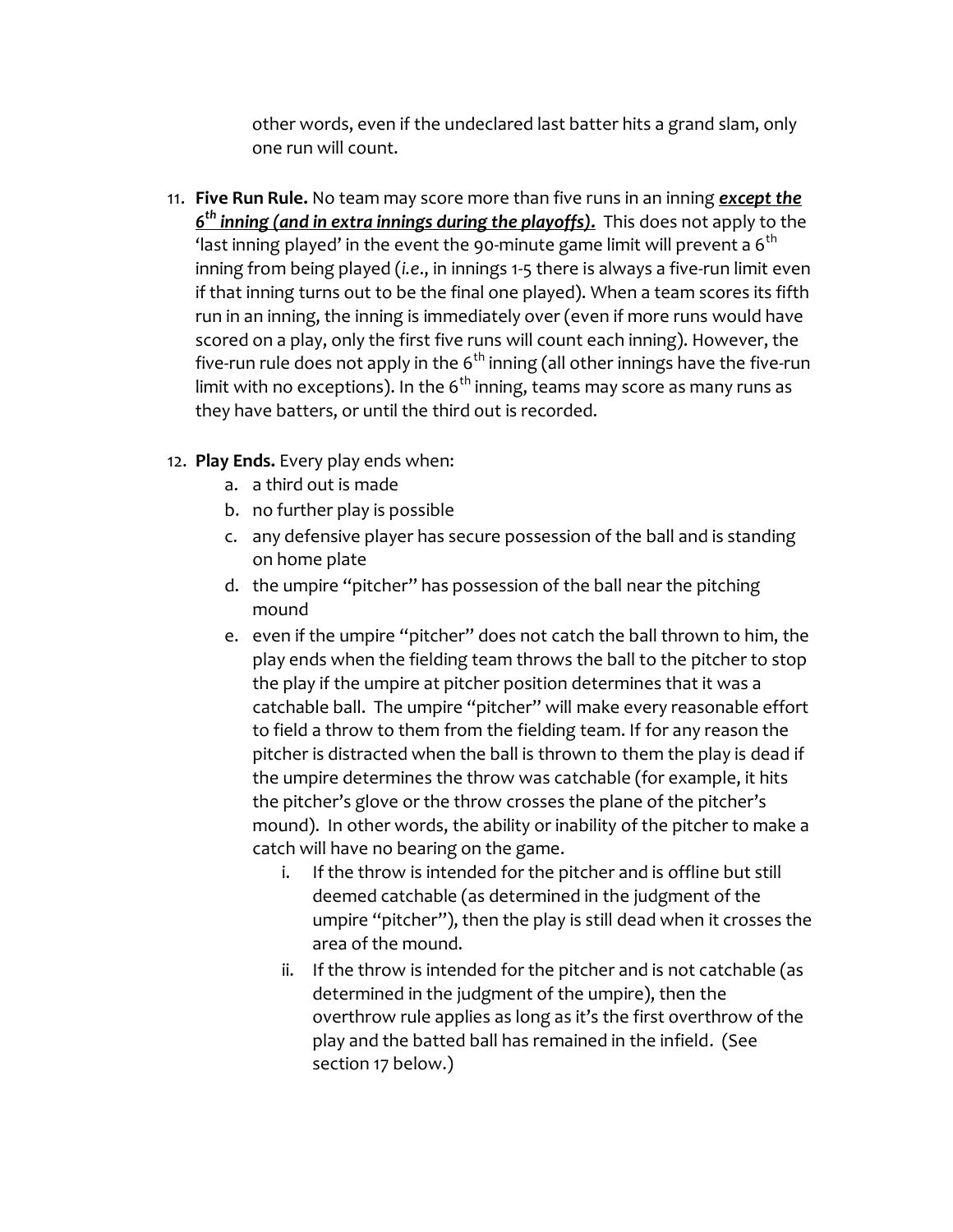iii. If the throw is intended for another fielder as determined in the judgment of the umpire, and no previous overthrows have been made on an infield play, the ball remains live and each player can advance another base.

When play is stopped as a result of the pitcher/umpire having possession of the ball then any runner who has advanced past halfway to the next base will be awarded the base including home plate (unless five runs have already scored at that point in the inning). If any runner is less than halfway to the next base when the play ends, then that runner shall return to the base from which the runner started.

- 13. **Number of Defensive Players**. A maximum of 1o players may be used defensively at a time, based on our belief that it is better to have the players out in the field rather than on the bench. A team that plays 10 players will have a catcher. If a team has more than 1o players then every effort should be made to allow all players equal fielding time. No player should sit more than one inning.
- 14. **Infield Positions.** The fielding team may use a maximum of **6 infielders** (catcher, 1B, 2B, SS, 3B, and a 'rover' positioned between SS and 2B, in front of the actual second base). No fielder may play at the pitcher's mound, (this is a safety issue given the location of the pitching machine). Teams are *strongly encouraged* to develop catchers in RM. However, for the catcher to be counted as an infielder they must be stationed behind home plate and attempt to catch every pitch from the pitching machine. If the catcher is in full gear standing off to the side of home plate, standing by the backstop, or too far behind the plate to have a legitimate chance at catching the pitched ball they *do not count* as an infielder. If this occurs the pitcher/umpire or the opposing coach may alert the coach of the team on defense. Due to the defensive restrictions caused by the use of the pitching machine, no bunts are allowed. All players must play a **minimum** of **two** innings in the infield per game **for all games, including the playoffs**. Any team not in compliance of the two innings of infield play per player will forfeit the game, playoffs included.
- 15. **Outfield Positions.** The team in the field may use up to **4 outfielders**. All outfielders **must be positioned on/near the outfield grass at the time the ball is hit and outfielders cannot be used to cover a base (i.e., they can only cover overthrows of a base)**. If an outfielder covers a base the umpire will rule the runner safe on a force play. The umpires will enforce positioning of outfielders, and alert the coach to move them back, if they deem them being too close to the infield.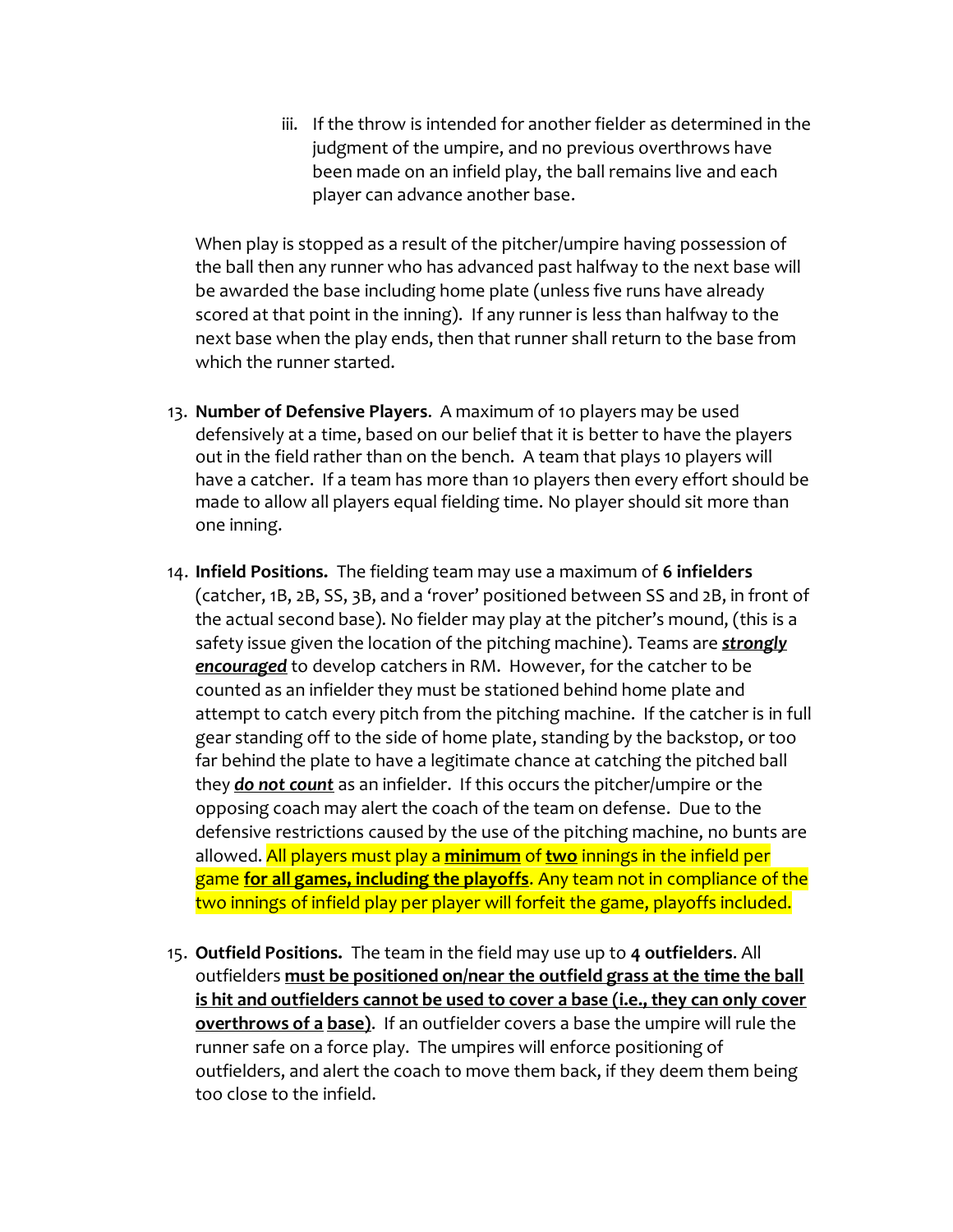- 16. **Base Running.** There are no lead-offs or base stealing; runners may not advance or leave the base *until the batter makes contact*. If a runner leaves the base early they can be ruled out by the umpire. Runners may slide (feet first only!), and are encouraged/required to do so when a defensive player is in position to make an out at the approaching base, (other than at first base, of course). Runners cannot 'charge' the catcher at the plate under any circumstances. If the runner runs into the catcher without sliding, the runner will be automatically called out. To help speed up the game, if there are two outs and your catcher is on base, you may pinch run for him to start the process of putting on the catching gear for the next inning.
- 17. **Overthrows.** There is only *one* 'overthrow' per batted ball that's put into play *in the infield*, there are no multiple overthrows on the same infield play aka the Little League Home Run. The one overthrow can occur on a throw to any base *by an infielder* and also includes a throw to the pitcher/umpire that is not deemed catchable. *Once a batted ball gets past the infield area and infielders turn their back to home plate to get the ball, or the outfielders field the ball the one overthrow rule no longer applies and play can only be stopped as explained in rule 12 (Play Ends).* If an infielder makes an overthrow to first base that goes out of play (past the imaginary line from the front of the first base dugout down the right field line) it will result in a dead ball and players advance no more than one base past the initial base they were running to at the start of the play (example, the batter goes to 2 $^{\text{nd}}$ , runner on 1st goes to 3 $^{\text{rd}}$ , runner on  $2^{nd}$  scores. This is defined as "one base"). The same goes for an overthrow to third base (past the imaginary line from the front of the third base dugout down the left field line). However, if an overthrow *does not* go out of play the runner advances at their own risk to the next base but that is as far as they can go on the overthrow even if the first baseman (or another player) over throws the next base. At the point of the second overthrow on the play the ball is dead, the play is over and all other runners are also limited to one base as stated above in the example. The one overthrow rule is to encourage infielders to make a defensive play and attempt to get the runner out as there will be no further penalty for an errant throw or inability to make a catch and tag.
- 18. **Players/Coaches on the Field of Play.** Coaches are not allowed on the field of play. When on offense the only players on the field of play are the batter and any base runners. All other batters should be in the dugout area **without** a bat in hand. No dugouts are to be used during the 2021 season. The only batter holding a bat is the one at home plate. There is no on-deck circle, there are no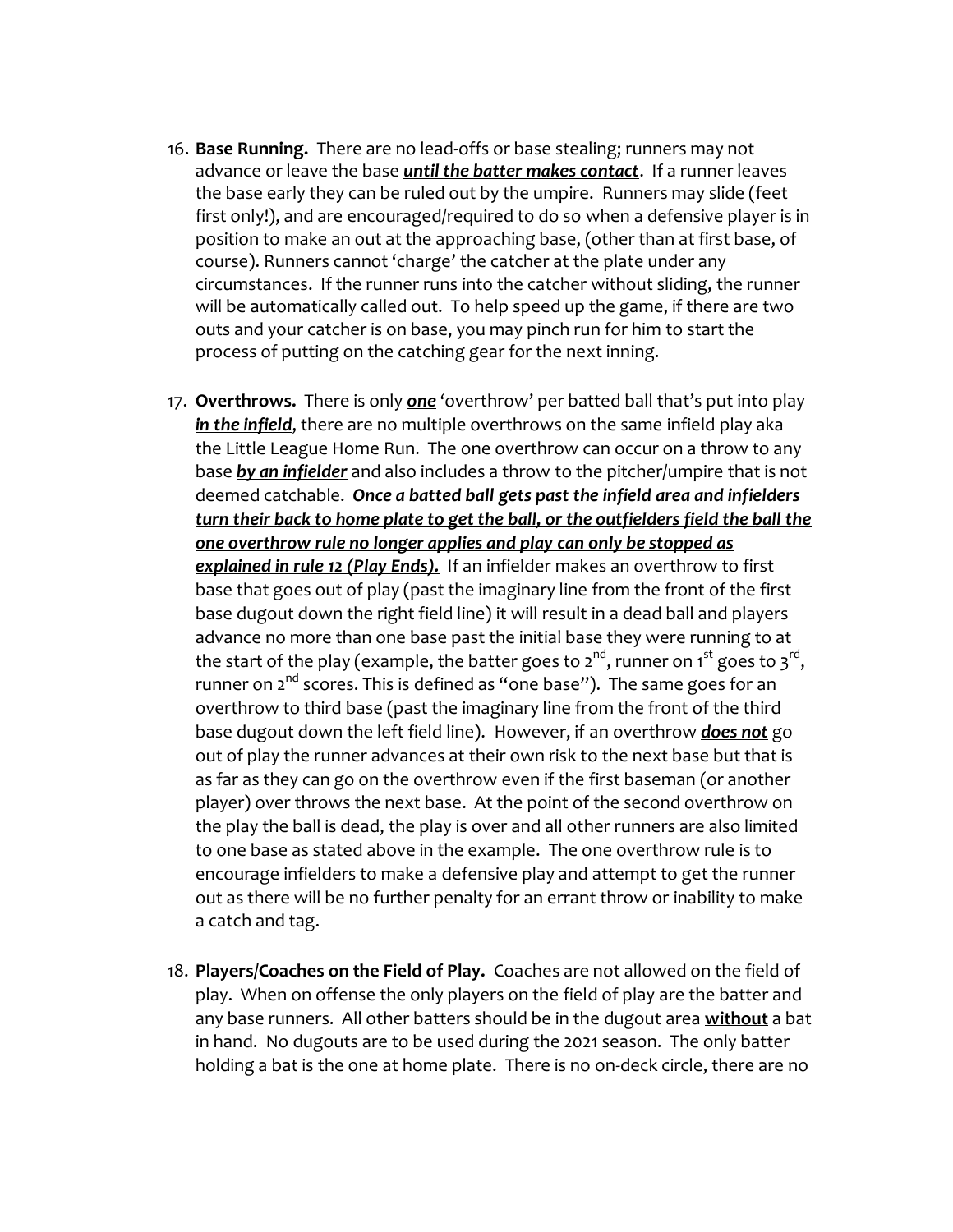hitting stations allowed during the game. All batting equipment must be in the dugout area.

- a. Offensive Coaches allowed outside the dugout area:
	- i. 1st base coach
	- ii. 3rd base coach
- b. Defensive Coaches allowed outside the dugout area:
	- i Coach behind the plate at the backstop to field balls that get past the catcher during the game (to speed up play)
	- ii Coach near dugout to verbally assist players with positioning

Coaches may not stop overthrown balls at any base or otherwise interfere with a live play. Other than the umpires, no other non-players are allowed on the field of play. It is the head coach's responsibility to make sure that no parents are on the field.

The offensive team needs to have an adult managing the batting lineup and behavior of the kids in the dugout area. This coach should also get the catcher ready for the next inning. This will speed play and improve safety.

- 19. **Umpires.** We use youth umpires for most TPLL games. Coaches should introduce themselves at a pre-game meeting at home plate 10 minutes before first pitch and get to know the umpires by first name. Umpires are instructed to do the same, but some kids may be intimidated. *At all times, it is essential that coaches, assistant coaches and parents refrain from any and all criticism of the umpires*. The umpires are working their first job and learning as well. They will make bad calls or misinterpret rules occasionally, though overall they do an excellent job. If you believe there has been an error in enforcing a rule correctly (but not on an issue of judgment, such as whether a runner was safe or out), you may approach the umpire, ask the other head coach to join the meeting and have an appropriately toned discussion. Have familiarity and a copy of these rules on hand. Again, at no time may a coach, player or parent challenge a judgment call. Head coaches are responsible for managing their team's parents. The youth umpires will be treated with our very best behavior and respect.
- 20. **Score Keeping.** Each team needs to designate a parent to keep score using Game Changer. Game Changer is the official score of the game. If there is a discrepancy in score of any kind, Game Changer has the final say. The Game Changer scorekeepers from each team are expected to confer the score at the end of every half inning.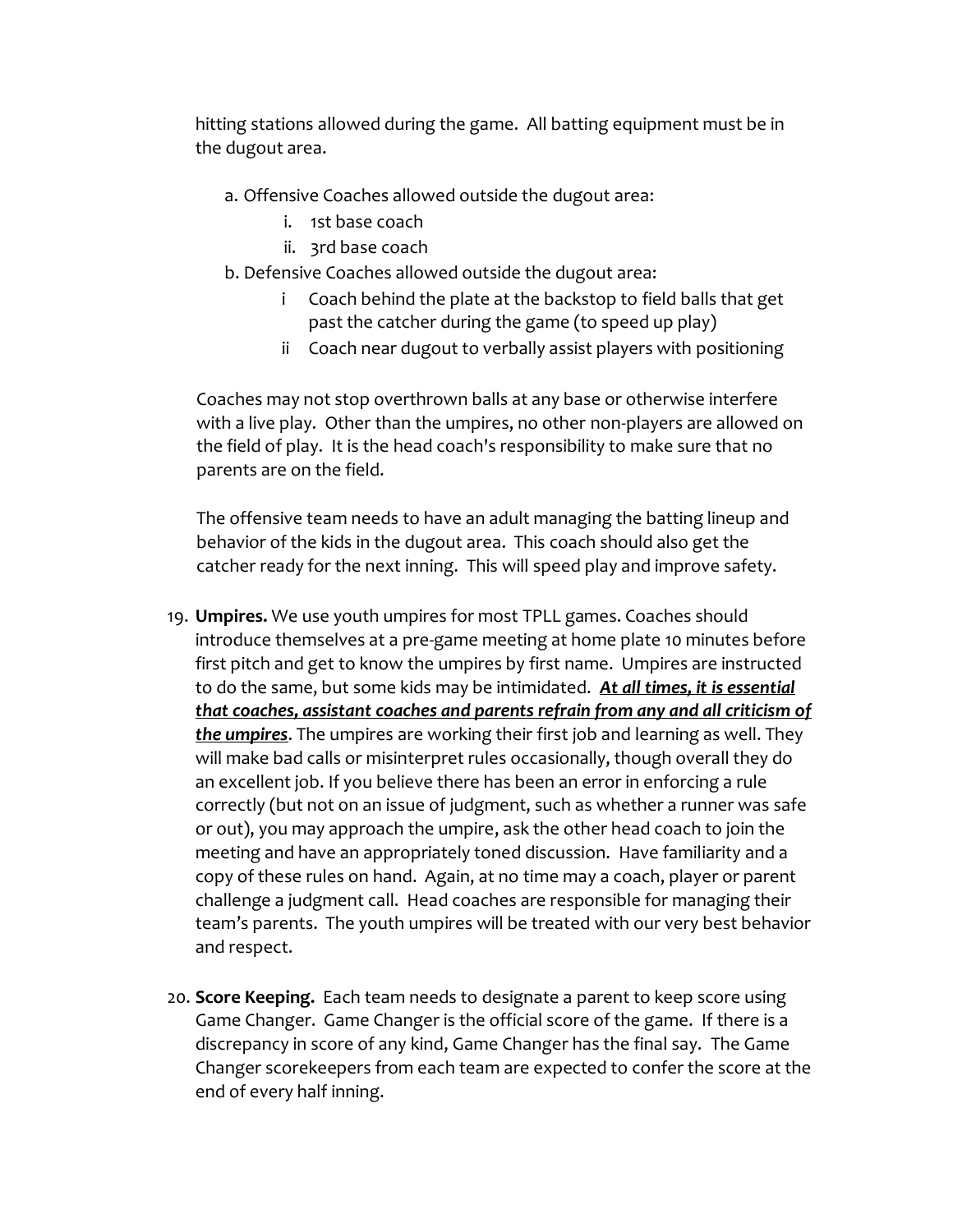- 21. **Game Time Limit.** Games are 90 minutes or 6 innings, whichever is shorter. The official start time of the games are 10 a.m, 12 p.m. and 5 p.m. A new inning *begins as soon as the 3rd out is recorded* at the end of the prior inning. A new inning MUST be started if 90 minutes have not expired, even if 89 minutes have passed and the inning cannot be completed within the 90-minute limit. Once an inning is started, it will be played to completion, regardless of time, unless the home team is ahead after the visitor has completed batting in the top half of the inning and time has expired. There are no extra innings played during the regular season, only in the playoffs. After 6 innings regular season games end in a tie.
- 22. **Playoffs.** Each of the 5 RM teams make the playoffs and will participate in a single elimination tournament. The playoff schedule is:
	- a **Playoff Game #1**: Tuesday, June 8, 2021 @ 5 p.m.
		- i  $#5$  seed @  $#4$  seed
	- b **Playoff Game #2**: Wednesday, June 9, 2021 @ 5 p.m.
		- i  $#3$  seed  $@#2$  seed
	- c **Playoff Game #3**: Thursday, June 10, 2021 @ 5 p.m.
		- i Game #1 winner  $\omega$  #1 seed
	- d **Championship-Super Saturday**: June 12, 2021 @ 10 a.m.
		- i Game  $#2$  winner vs. Game  $#3$  winner, higher seed is the home team.
- 23. **Playoff Seedings.** Standings will be kept during the eight-game regular season. Seeding for the playoffs will be based on those standings. In the event of a tie in the standings the following will be used to seed teams for the playoffs:
	- a Head-to-head record
	- b Record vs. highest ranked opponent in the standings and continuing on down the standings until the tie is broken
	- c If the tie cannot be broken using the standings: Zoom call with the head coaches and a best of three match: Rock, paper, scissors (no dynamite)
- 24. **Playoff Practice Schedules.** Each of the five RM teams will be allotted one practice slot, 90 minutes, at Granada before their playoff game. Starting Sunday, June 6 all practice times are controlled by Rookie Minors Commissioner, Rich Cellini, Player Agent Pete Nelson and TPLL President Kevin Kissling.